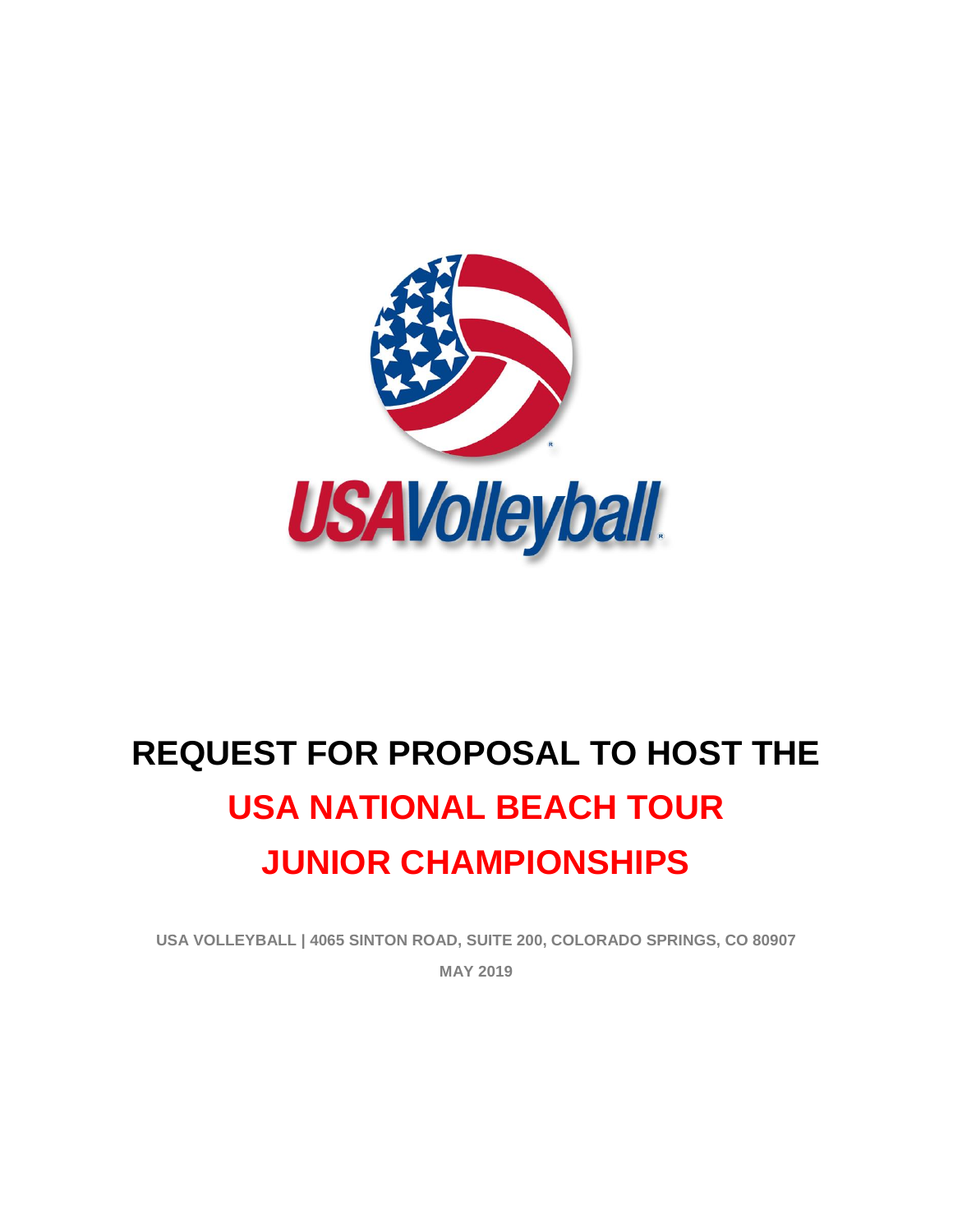# **Table of Contents**

| $\mathsf{L}$ |  |
|--------------|--|
| Ш.           |  |
| III.         |  |
| IV.          |  |
| V.           |  |
| VI.          |  |
| VII.         |  |
| VIII.        |  |
| IX.          |  |
|              |  |
|              |  |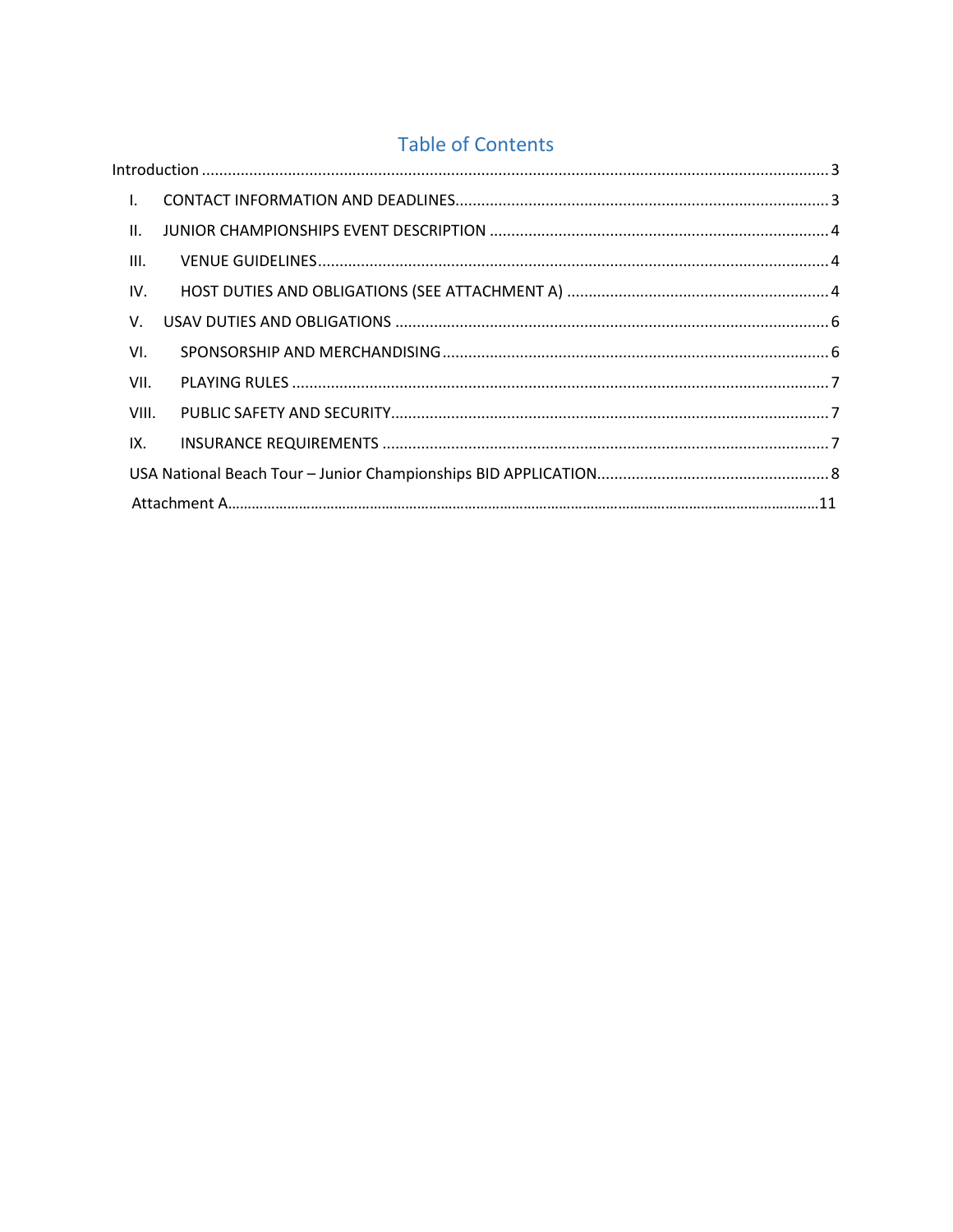

# **INTRODUCTION**

<span id="page-2-0"></span>The United States Olympic Committee (USOC) recognizes USA Volleyball (USAV) as the National Governing Body (NGB) for the sport of volleyball in the United States, including beach, indoor and sitting volleyball. A primary function of the NGB is to conduct national events in its sport. USA Volleyball is a membership organization of more than 360,000 athletes, coaches, officials and volunteers. The membership includes 64,000 adult members comprised of coaches, officials, and athletes and 276,000 junior members (18 years and under). Female juniors alone comprise over 80% of the membership population - and volleyball is now the number one female collegiate team sport and the number one female high school team sport [\(www.nfhs.org\)](http://www.nfhs.org/).

The USA National Beach Tour Junior Championships (NBTJC) will be conducted annually and held at locations to be identified through an RFP process.

*The Championship site will be awarded based upon the evaluation of the Bid Applications and the confirmation by the prospective HOST that it agrees to execute the HOST obligations included in the RFP.* 

# <span id="page-2-1"></span>**I. CONTACT INFORMATION**

Bid Applications should be emailed to: Mark Paaluhi; Manager, Beach Events [mark.paaluhi@usav.org](mailto:mark.paaluhi@usav.org) 310-975-3927

With copy to: Melissa Weymouth; Director, Beach & National Team Events and Sponsorship [melissa.weymouth@usav.org](mailto:melissa.weymouth@usav.org) 719-228-6841

#### DEADLINES:

- BID APPLICATION SUBMISSION **AUG. 30, 2019**
- USAV DECISION ON HOST (PENDING SITE VISIT) **OCT. 8, 2019**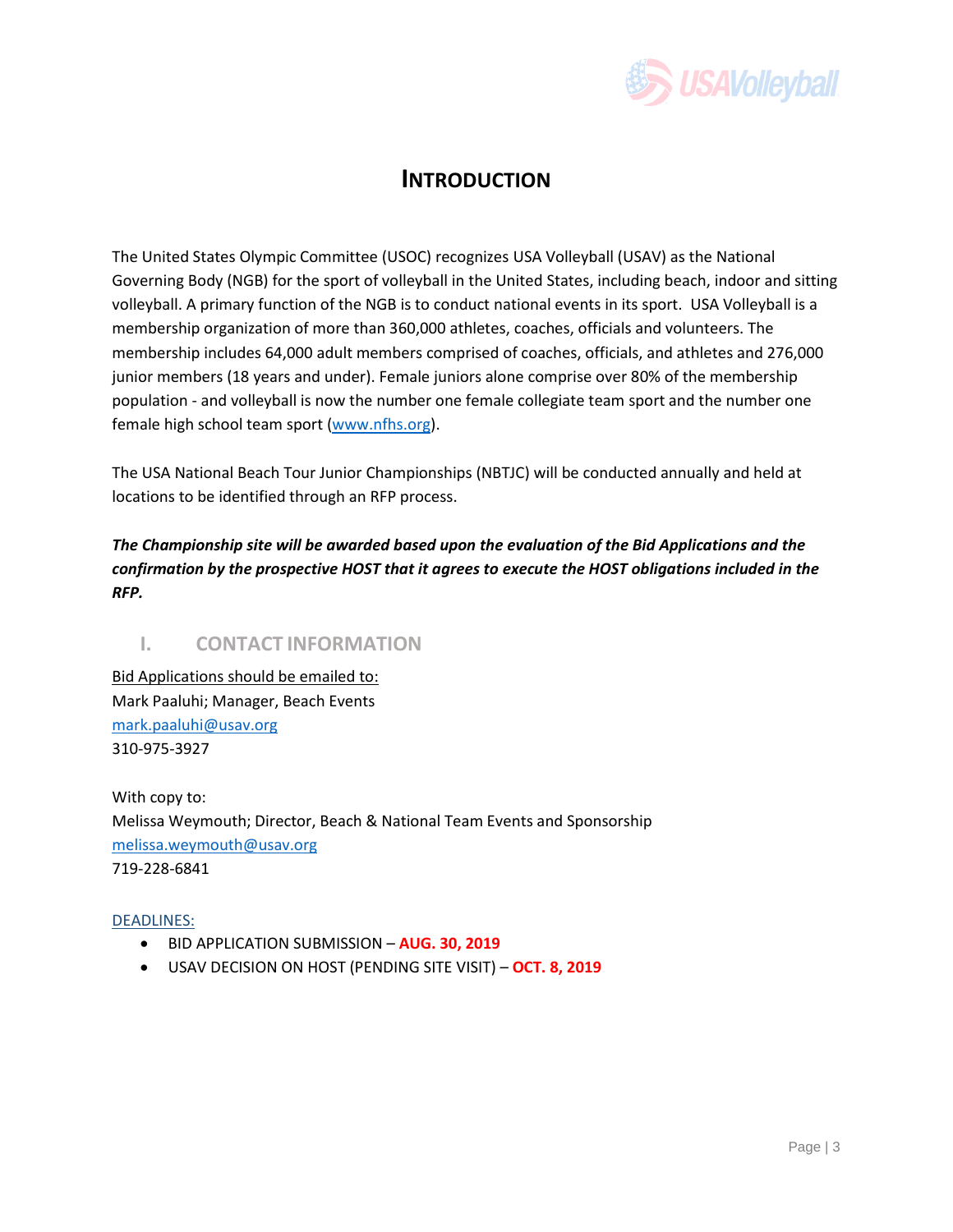

# <span id="page-3-0"></span>**II. JUNIOR CHAMPIONSHIPS EVENT DESCRIPTION**

- Competition will be held for each gender and divisions 12U, 14U, 16U & 18U.
- The NBTJC consists of three (3) competition divisions: National Open, Regional Open and Patriot Divisions. The qualification process for the National Open and Regional Open divisions are through the respective National (BNQ) and Regional (BRQ) Qualifiers. Patriot division is open registration, no bid is required.
- The NBTJC is a six-day event. Historically, the event is held on or around the  $3^{rd}$  weekend of July

| Day One   | Round one of Pool Play with Boys 12U & 14U and Girls 12U & 16U           |
|-----------|--------------------------------------------------------------------------|
| Day Two   | Round two of Pool Play with Boys 12U & 14U and Girls 12U & 16U           |
| Day Three | Playoffs, final matches and awarding ceremony for B12U, B14U, G12U, G16U |
| Day Four  | Round one of Pool Play with Boys 16U & 18U and Girls 14U & 18U           |
| Day Five  | Round two of Pool Play with Boys 16U & 18U and Girls 14U & 18U           |
| Day Six   | Playoffs, final matches and awarding ceremony for B16U, B18U, G14U, G18U |

### <span id="page-3-1"></span>**III. VENUE GUIDELINES**

- Located within an hour's drive from a major airport.
- Fixed or portable bathrooms and access to running water within a 2-3-minute safe walking distance to/from the site.
- Convenient access to food vendor/catering.
- Adequate parking.
- Minimum number of courts is 35
- Able to accommodate approximately 1200 1500 spectators and participants

### <span id="page-3-2"></span>**IV. HOST DUTIES AND OBLIGATIONS (SEE ATTACHMENT A)**

HOST hereby agrees to perform, at no cost to USAV, the duties and obligations that include, but are not necessarily limited to the following:

- A. Signing and returning the HOST agreement to USAV no later than 120 days before the start of the NBTJC unless otherwise agreed to in writing by USAV.
- B. At USAV's sole discretion USAV may conduct clinics or camps during the NBTJC. HOST agrees to assist in securing facility and accommodations. Permit for beach use including merchandise and web streaming.
- C. Assisting with site selection for the NBTJC including all necessary permits and necessary insurance.
- D. Using best efforts to maximize event registration and promote the NBTJC event by distributing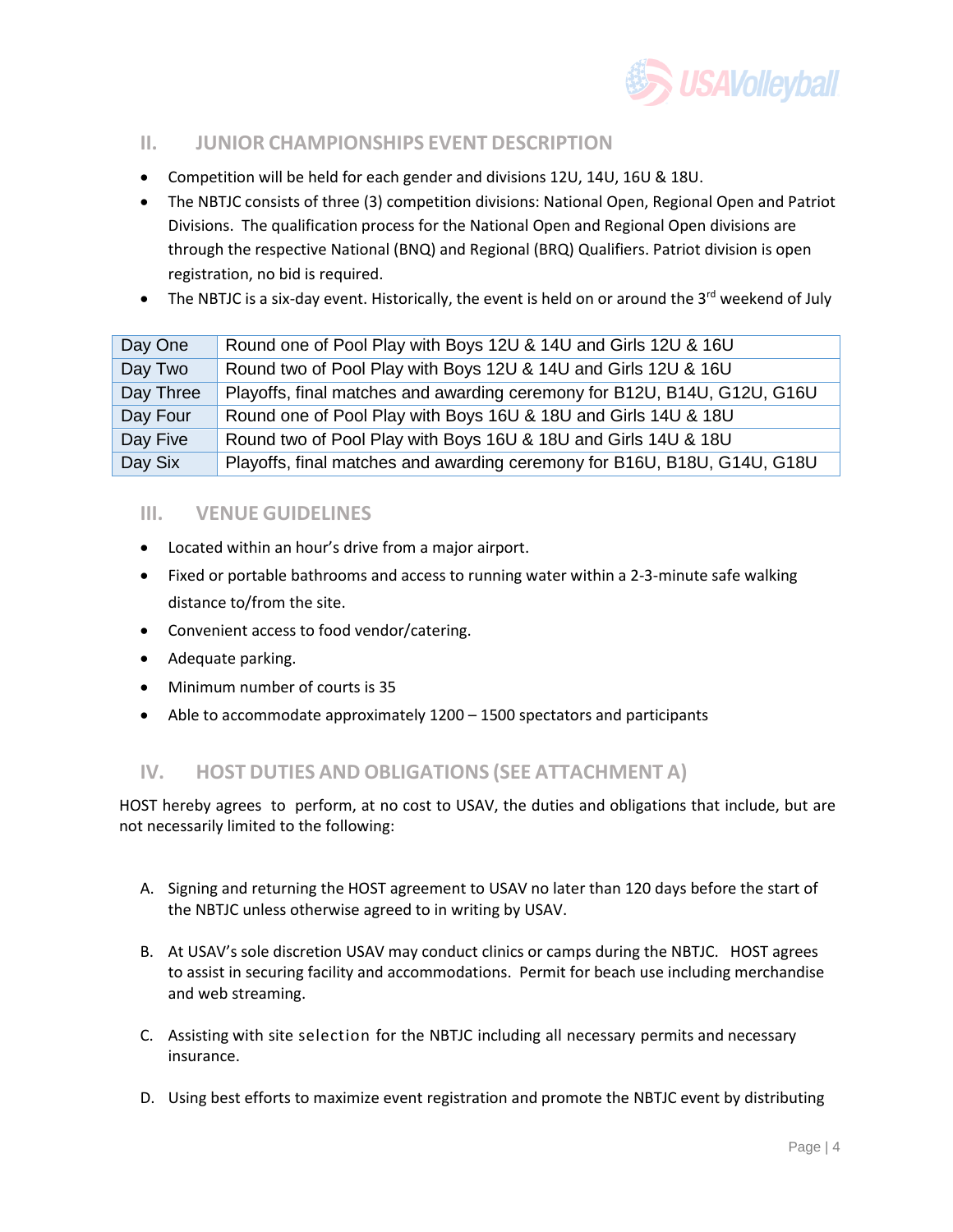

promotional materials (art work provided by USAV) at in-market events, other locations and digitally prior to the NBTJC as well as disseminating local/regional advertising.

- E. Utilizing HOST's applicable website, mobile platforms, social media platforms and email lists to promote the NBTJC.
- F. Providing public security and safety services as necessary to protect all participants, officials, coaches, volunteers, spectators, equipment and materials.
- G. Security personnel, at HOST expense, will be required overnight at the competition venue to ensure the security of all equipment and materials. HOST will be solely responsible for all damaged or missing equipment or materials.
- H. With assistance of USAV, develop and execute a coordinated plan for law enforcement and emergency preparedness/response covering all aspects of public safety. This safety plan shall be consistent with industry best practices for events of this nature.
- I. Host to obtain services of (minimum) two certified athletic trainers throughout the tournament. All sports medicine providers shall be required to present to HOST a copy of their license and proof of liability insurance prior to working the NBTJC event. All sports medicine providers shall be required to pass a USAV-approved background screen, Safe Sport and USAV Membership.
- J. USAV to verify that all HOST personnel and event staff that participate in the NBTJC are current USAV Members, have passed a USAV approved Background Check and are SafeSport Certified.
- K. Ensuring that the NBTJC event is a standalone event and that no other junior or adult beach event or activities operate at the same time on or near the NBTJC court locations.
- L. Displaying USAV provided sponsor signage in prominent, high traffic locations including the feature court. Only USAV sponsors are allowed to have recognition / branding within the NBTJC event area.
- M. Providing sound amplification equipment to properly communicate with participants, coaches, event staff, medical staff and spectators. (Four (4) 10" powered amp speakers, cordless mic, mixer)
- N. Provide two (2)- 3k watt generators with 56db plus fuel for 7 days.
- O. Provide ten (10) 10'x10' tents, two (2) 20'x20' tents, and one (1) tent with wall for webcast.
- A. Utilizing only the official ball sponsor of USAV Volleyballs supplied by USAV.
- B. Ensure USAV supplied apparel is worn by onsite staff.
- C. Secure local hotels with no less than a three-star rating and provide USAV with a link or email to include on event registration page no fewer than 3 months before the event.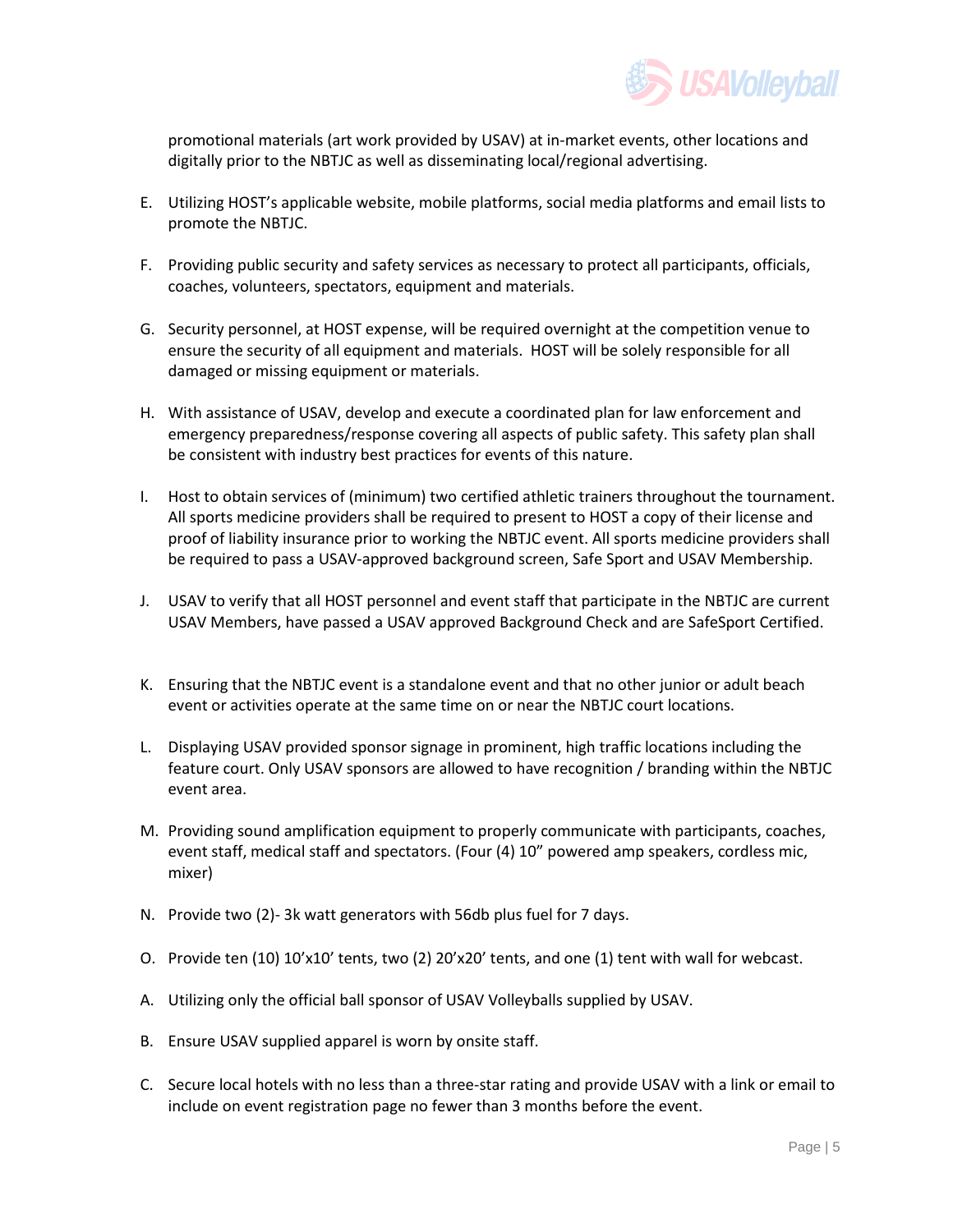

- D. Host to provide local accommodations with no less than a three-star rating, for:
	- a. USAV staff 12-14rooms for 10 nights, consisting of single and double occupancy rooms.
	- b. Officials 7-8 double occupancy rooms for 7 nights
	- c. Site visit for two USAV staff to include airfare, local transport and accommodations for two nights.
- E. Provide storage area for event equipment 1-2 weeks before the start of the competition and up to 3 days following the conclusion of the event.
- F. Host to provide honorarium for event staff listed below:
	- a. 15 20 refs.
	- b. 8-10 Event staff (tournament director and Operations)
	- c. Photographer USAV to received minimum of 75 photos per day
	- d. ATC/Medical

#### <span id="page-5-0"></span>**V. USAV DUTIES AND OBLIGATIONS**

- A. Providing HOST with the current USA National Beach Tour Qualifier and Championship Manual (NBTM) for the proper conduct of the NBTJC and being available at reasonable times to consult with HOST as requested.
- B. Create an extensive marketing plan utilizing USAV digital and media assets.
- C. Providing NBTJC artwork, which cannot be altered or distorted, for all printed and digital materials
- D. Provide volleyballs, apparel product as well as USAV sponsor signage necessary for the operation of the NBTJC.
- E. Provide USAV Beach Ranking points in accordance with the USAV designated system.
- F. USAV will identify the Tournament Director and other support staff needed for the tournament.

#### <span id="page-5-1"></span>**VI. SPONSORSHIP AND MERCHANDISING**

USAV shall retain all sponsorship and merchandising rights to the NBTJC.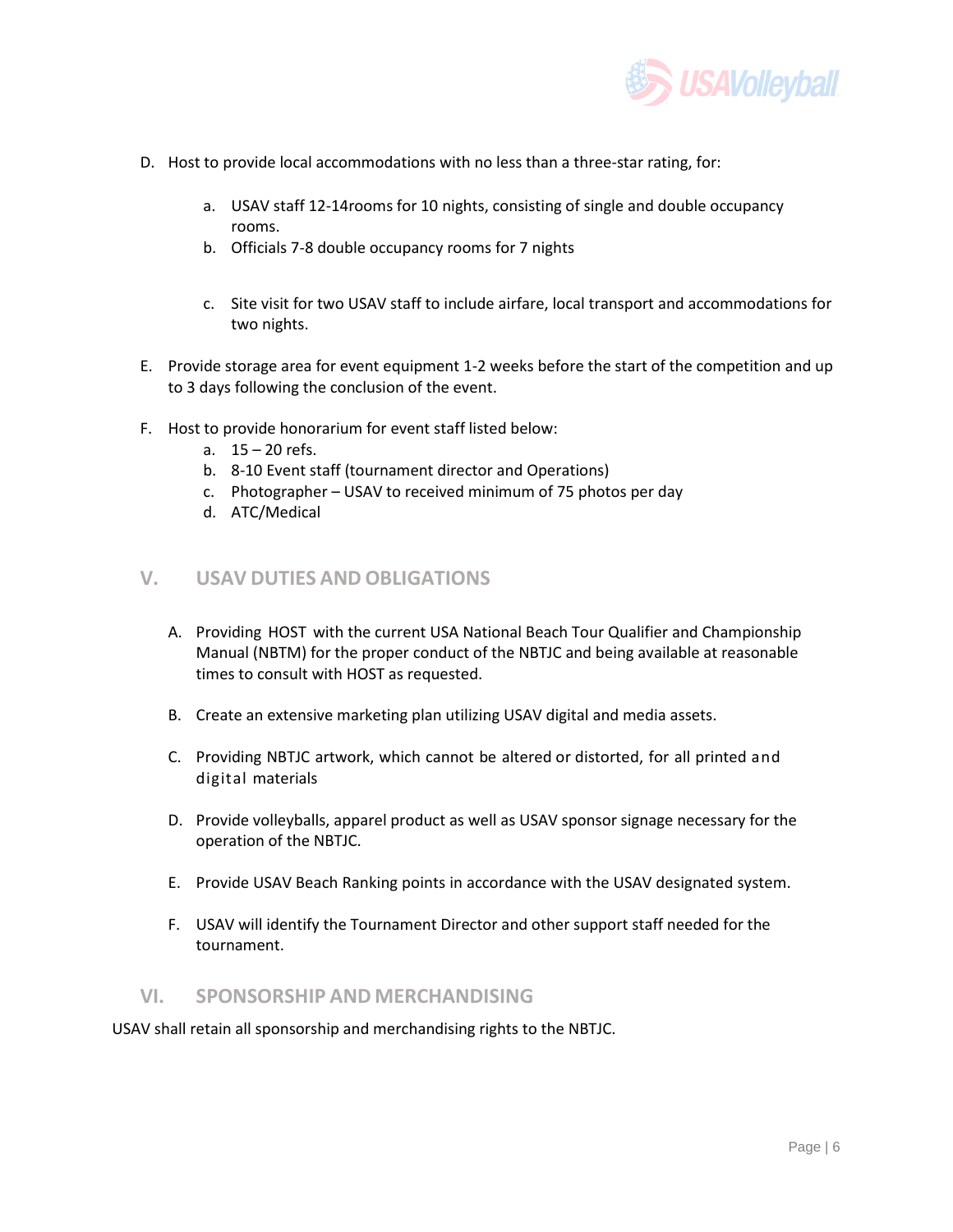

# <span id="page-6-0"></span>**VII. PLAYING RULES**

The 2020 USA National Beach Tour Junior Championships, shall follow USAV rules and regulations. By submitting a bid, the HOST confirms the designated competition venue(s) satisfies all USAV playing rules, as well as any other USAV requirements listed in the HOST Agreement.

## <span id="page-6-1"></span>**VIII. PUBLIC SAFETY AND SECURITY**

The HOST is responsible for public safety and security as specified in the HOST Agreement.

## <span id="page-6-2"></span>**IX. INSURANCE REQUIREMENTS**

Each Party shall provide the other Party, no later than thirty (30) days after execution of the HOST Agreement, a certificate from each other's qualified licensed insurer, naming the other Party as an "additional insured" and certifying that each Party has comprehensive commercial general liability insurance with an insurance carrier with a minimum A.M. Best rating of "A", or more if the Parties present policies so state, and shall maintain said insurance coverage throughout the Term. The Parties shall not violate, or permit to be violated, any conditions of said insurance policies, and both Parties shall at all times satisfy the requirements of the insurance companies writing said policies. Further, each Party shall notify the other in the event that either Party's said policy is canceled, for any reasons, within thirty (30) days of such cancellation.

Each Party shall have in force Workers Compensation insurance with statutory limits as required by applicable state law for all of its employees, including Employer's Liability with limits of not less than that required by the state law of the state of domicile of the Party.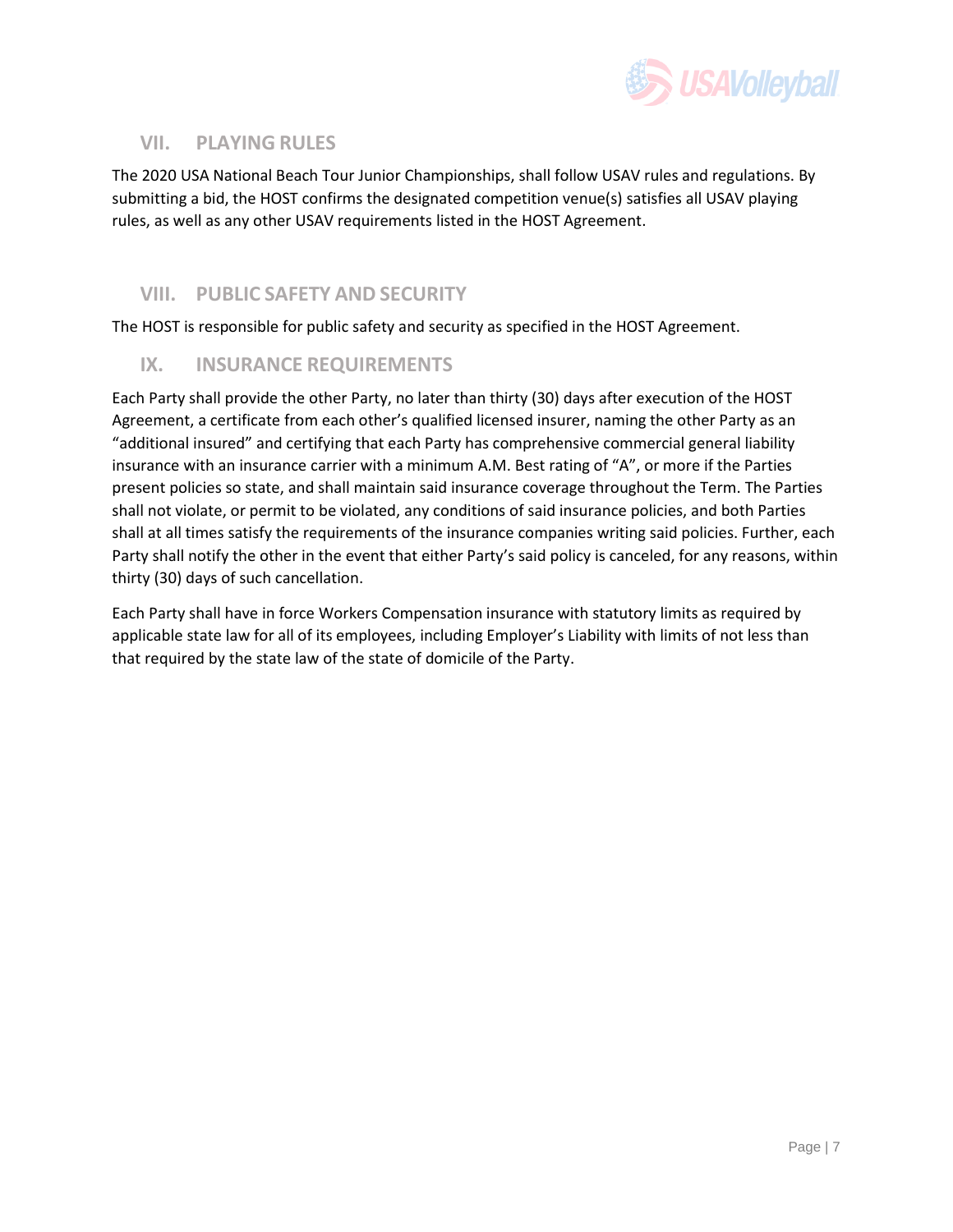

# <span id="page-7-0"></span>**USA NATIONAL BEACH TOUR – JUNIOR CHAMPIONSHIPS BID APPLICATION**

# (PLEASE COMPLETE AND RETURN TO USAV)

| <b>General Information</b>                   |  |  |  |  |
|----------------------------------------------|--|--|--|--|
|                                              |  |  |  |  |
|                                              |  |  |  |  |
|                                              |  |  |  |  |
|                                              |  |  |  |  |
|                                              |  |  |  |  |
|                                              |  |  |  |  |
| Beach Event info:                            |  |  |  |  |
| Number of junior events hosted in 2018:      |  |  |  |  |
| Number of other beach events hosted in 2018: |  |  |  |  |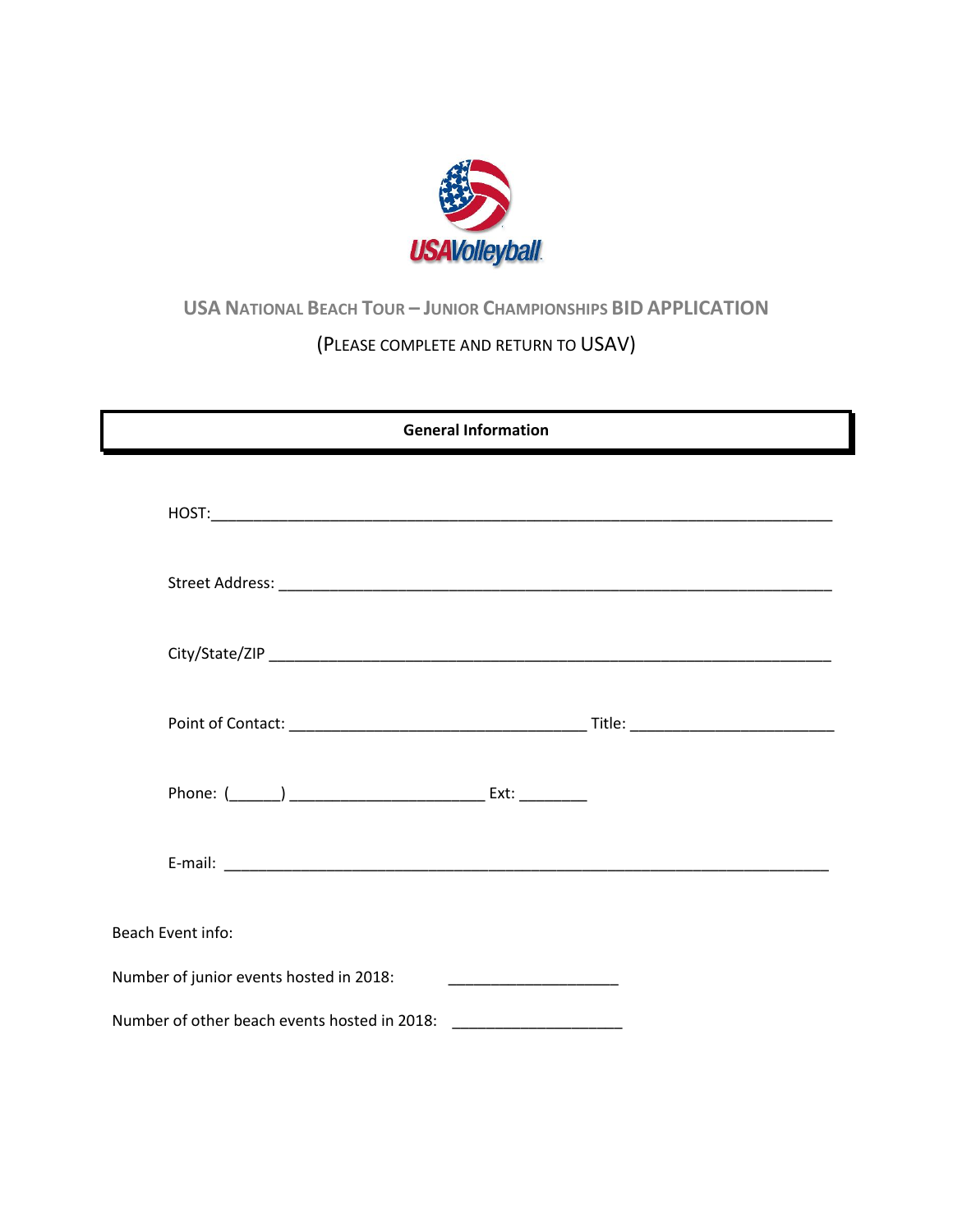

#### **VENUE & HOTEL INFORMATION**

| Website: __________________________                                                                  |  |  |  |  |  |
|------------------------------------------------------------------------------------------------------|--|--|--|--|--|
|                                                                                                      |  |  |  |  |  |
|                                                                                                      |  |  |  |  |  |
| Average Temperature ________________________ Average Humidity ___________________                    |  |  |  |  |  |
|                                                                                                      |  |  |  |  |  |
| Number of parking spaces: ______________________Free parking: Yes___________________________________ |  |  |  |  |  |
| Distance main courts to concessions:                                                                 |  |  |  |  |  |
|                                                                                                      |  |  |  |  |  |
|                                                                                                      |  |  |  |  |  |
|                                                                                                      |  |  |  |  |  |
|                                                                                                      |  |  |  |  |  |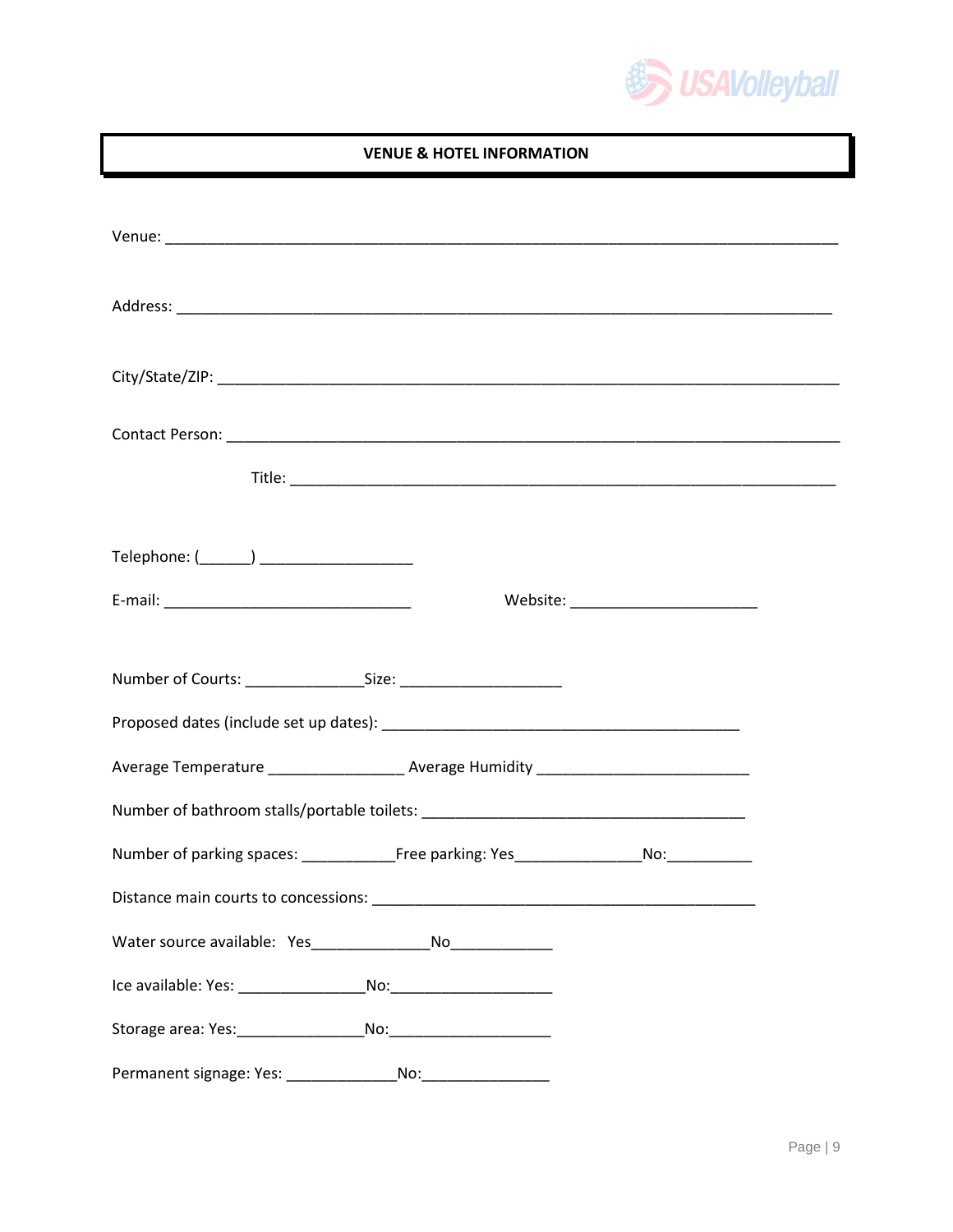

If yes please list companies:\_\_\_\_\_\_\_\_\_\_\_\_\_\_\_\_\_\_\_\_\_\_\_\_\_\_\_\_\_\_\_\_\_\_\_\_\_\_\_\_\_\_\_\_\_\_\_\_\_\_\_\_\_\_\_\_

Area available for merchandise and/or other sponsors: Yes:\_\_\_\_\_\_\_\_\_\_\_\_\_\_No:\_\_\_\_\_\_\_\_\_\_\_\_\_

#### **HOST HOTEL:**

#### **HOST SUPPLEMENTAL SUPPORT OFFER**

In addition to the Commercial Terms contained in the HOST Agreement, Bid Applicant has secured the following additional support commitment from its Sports Commission, CVB or other community organization:

Rights Fee of \$\_\_\_\_\_\_\_\_\_\_\_\_ as an incentive to be awarded a NBTJC in the community. Value-In-Kind / Product contribution of \_\_\_\_\_\_\_\_\_\_\_\_\_\_\_\_\_\_\_\_\_\_\_\_\_\_\_\_\_\_\_\_\_\_\_\_\_.

The above incentives, if any, will be added to the HOST Agreement prior to execution.

*Please attach any additional supporting documents that may assist in the decision process: Photos and court layouts are helpful.*